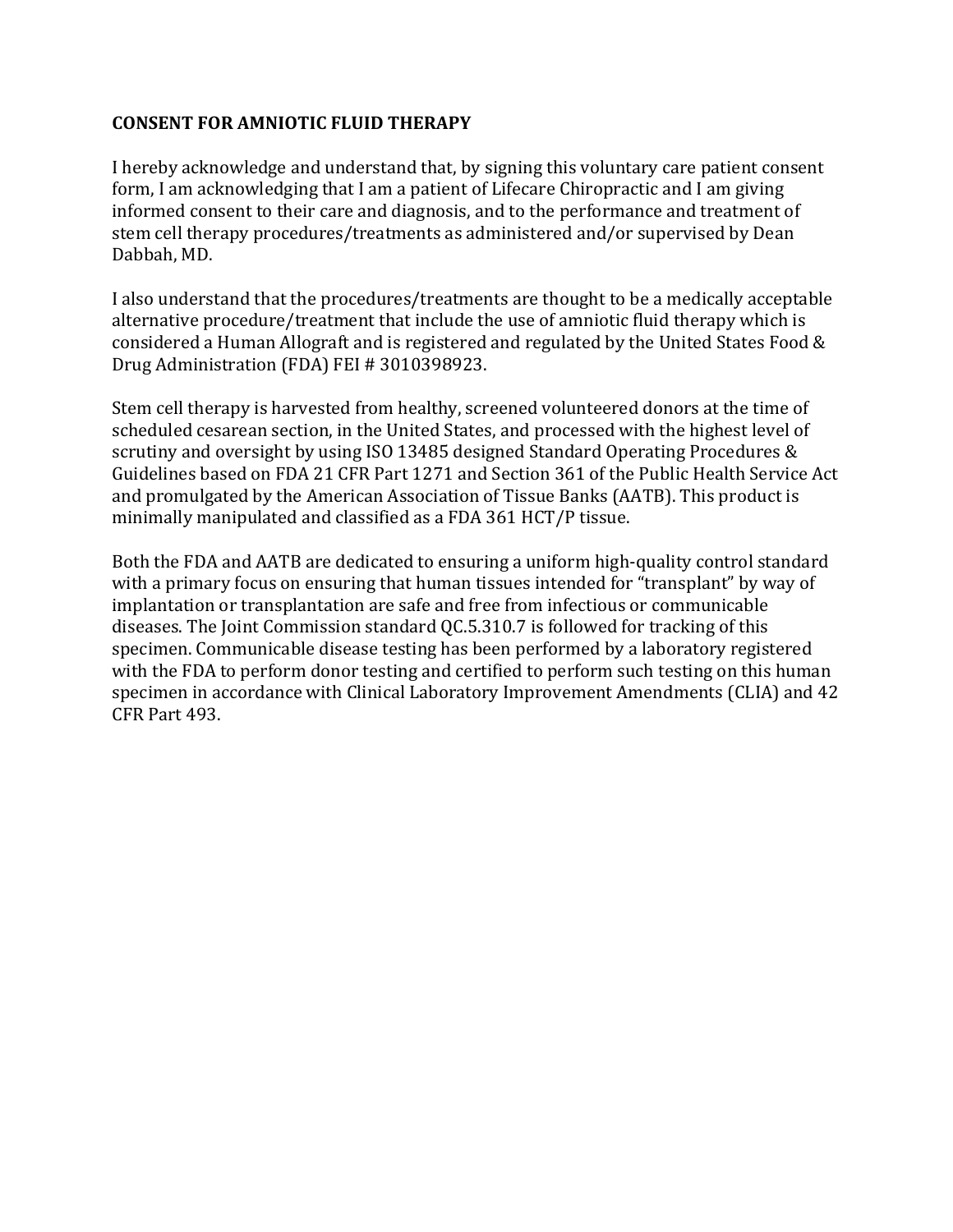Although the risks of using stem cell therapy is exceptionally low (especially considering that there have been no adverse side effects reported since amniotic fluid therapy was first used in 1910), as with any medical treatment, there is always a risk; therefore, it must be understood that transmission of diseases, side effects or possible complications cannot be 100% ruled out. Potential risks include infection, inflammation, pain, and inadequate screening of donors. If I have had surgery on the site of my symptoms, there is a smaller chance that I can be helped. This product cannot reverse post-operative scarring, realign crooked joint deformities, or guarantee the change of speed, smoothness, or range of joint movement. Stem cell therapy has not been shown to worsen any medical condition.

The amniotic fluid is a rich source of collagen, as well as other proteins, cytokines, carbohydrates, hyaluronic acid, exosomes, and growth factors needed for repairing tissues and cells. It contains anti-inflammatory and antimicrobial components and has not been known to be rejected by any recipients. In recognizing that research on RELeV amniotic fluid therapy is ongoing and has not produced standard treatment protocols nor guaranteed results or outcomes in any disease or health care issue, I acknowledge that it has been explained to me that there is no guarantee or assurance that I will realize desired health care results, outcomes, "cures" or recovery from these procedures/treatments. The use of these types of products is still considered experimental. The producer of RELeV amniotic fluid therapy does not want to falsely feed my hopes but also does not want to withhold my access to a safe, ethically processed, quality product that has years of experience exceeding US regulatory standards.

Furthermore, I acknowledge and consent to RELeV amniotic fluid therapy treatment as deemed medically safe to treat me as the undersigned consenting Patient. I have decided to consider this elective therapy as potentially medically beneficial to assist my condition.

In the unlikely event that staff or associates are exposed to any of the undersigning patient's blood or bodily fluids during procedure/treatment of consenting patient, for the safety of all parties, I consent in advance and upon request to testing for HIV, Hepatitis B virus, or Hepatitis C virus.

For HIPPA and other educational and patient service purposes, I consent to releasing my treatment and outcome status and testimony, for publication, for medical, scientific, product development or educational purposes, including but not limited to New Life Medical Services and its administrative and/or executive supportive staff. Furthermore, I consent, if requested by my physician, to medical or health care observers and trainers being present during my procedure.